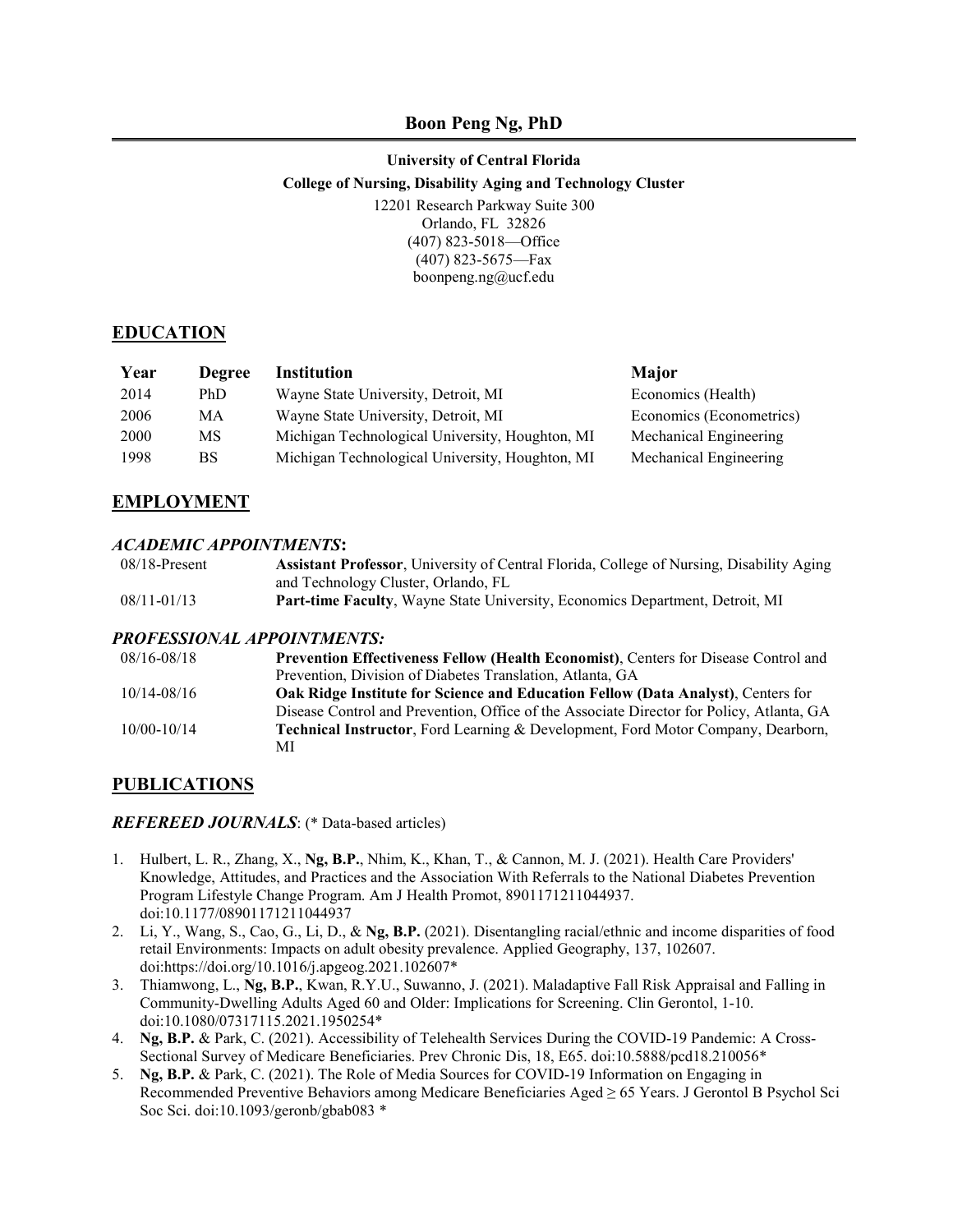- 6. Park, S.K., **Ng, B.P.**, Chun, H.K. & Park, C. (2021). Hospital outcomes of male breast cancer in the United States. Am J Manag Care, 27(6), e181-e187. doi:10.37765/ajmc.2021.88666 \*
- 7. He, Q., Silverman, C.L., Park, C., Tiu, G. F. & **Ng, B.P.** (2021). Prescription drug coverage satisfaction, costreducing behavior, and medication nonadherence among Medicare beneficiaries with type 2 diabetes. J Manag Care Spec Pharm, 27(6), 696-705. doi:10.18553/jmcp.2021.27.6.696 \* (**as a senior/corresponding author**)
- 8. **Ng, B.P.,** Lu, J., Tiu, G. F., Thiamwong, L. & Zhong, Y. (2021). Bathroom modifications among communitydwelling older adults who experience falls in the United States: A cross-sectional study. Health Soc Care Community. doi:10.1111/hsc.13398. \*
- 9. Zimmerman, J., Soler, R. E., Lavinder, J., Murphy, S., Atkins, C., Hulbert, L., . . . **Ng, B.P.** (2021). Iterative guided machine learning-assisted systematic literature reviews: a diabetes case study. Syst Rev, 10(1), 97. doi:10.1186/s13643-021-01640-6. \*
- 10. **Ng, B.P.,** Wang, G., Laxy, M., Park, C., Ritchey, M. D., Fang, J., Soler, R. E., Smith, B. & Zhang, P. (2021). Medicaid Medical Costs Associated with Hypertension by Diabetes Status among Non-disability-based Women in Alabama. Journal of Health Care for the Poor and Underserved, 32(1), 523-536. doi:10.1353/hpu.2021.0038. \*
- 11. Chan, J. C. N., Lim, L.-L., Wareham, N. J., Shaw, J. E., Orchard, T. J., Zhang, P., . . ., **Ng, B.P**., …, Gregg, E. W. (2021).The Lancet Commission on diabetes: using data to transform diabetes care and patient lives. The Lancet, 396(10267), 2019-2082. doi:10.1016/s0140-6736(20)32374-6. \*
- 12. **Ng, B.P.,** Laxy, M., Shrestha, S. S., Soler, R. E., Cannon, M. J., Smith, B. & Zhang, P. (2021). Prevalence and Medical Expenditures of Diabetes-related Complications Among Adult Medicaid Enrollees with Diabetes in Eight U.S. States. Journal of Diabetes and Its Complications, 35(3), 107814. doi:10.1016/j.jdiacomp.2020.107814 \*
- 13. **Ng, B.P.**, Cheng, Y., Rutledge, S., Cannon, M. J., Zhang, P. & Smith, B. (2020). Estimated number of eligible Part B beneficiaries for the Medicare diabetes prevention program at the county level and by urban-rural classification. PLoS One, 15(11), e0241757. doi:10.1371/journal.pone.0241757. \*
- 14. **Ng, B.P.**, Thiamwong, L., He, Q., Towne, S.D. & Li, Y. (2020). Discrepancies between Perceived and Physiological Fall Risks and Repeated Falls among Community-Dwelling Medicare Beneficiaries Aged 65 Years and Older. Clin Gerontol, 1-13. doi:10.1080/07317115.2020.1833267. \*
- 15. **Ng, B.P.**, Rabold, E., Guy, G. P., Park, C., Zhang, P. & Smith, B. (2020). Opioid dispensing among adult Medicaid enrollees by diabetes status. Curr Med Res Opin, 36(10), 1577-1581. doi:10.1080/03007995.2020.1815687. \*
- 16. **Ng, B.P.,** Lamanna, J.B., Towne, S.D., Peach, B.C., He., Q. & Park, C. (2020). Factors Associated With Avoiding Health Care Among Community-Dwelling Medicare Beneficiaries With Type 2 Diabetes. Prev Chronic Dis, 17, E128. doi:10.5888/pcd17.200148. \*
- 17. Cannon M. J., Masalovich, S., **Ng, B.P.,** Soler, R. E., Jabrah, R., Ely, E. K. & Smith B. D. (2020). Retention Among Participants in the National Diabetes Prevention Program Lifestyle Change Program, 2012–2017. Diabetes Care, 43(9), 2042-2049. doi:10.2337/dc19-2366. \*
- 18. Laxy, M., Zhang, P., **Ng, B.P.,** Shao, h., Ali, M. K., Albright, A. L. & Gregg, E. W. (2020). Implementing Lifestyle Change Interventions to Prevent Type 2 Diabetes in US Medicaid Programs: Cost Effectiveness, and Cost, Health, and Health Equity Impact. Applied health economics and health policy, 18(5), 713-726. doi:10.1007/s40258-020-00565-w. \*
- 19. Zhou, X., Siegel, K. R., **Ng, B.P.,** Jawanda, S., Proia, K., Zhang, X., Albright, A. L. & Zhang, P. (2020). Cost-effectiveness of Diabetes Prevention Interventions Targeting High-risk Individuals and Whole Populations: A Systematic Review. Diabetes Care, 43(7):1593. doi: 10.2337/dci20-0018. \*
- 20. Siegel, K. R., Ali, M. K., Zhou, X., **Ng, B.P.**, Jawanda, S., Proia, K., Zhang, X., Gregg, E. W., Albright, A. L. & Zhang, P. (2020). Cost-effectiveness of Interventions to Manage Diabetes: Has the Evidence Changed Since 2008? Diabetes Care, 43(7):1557-92. doi: 10.2337/dci20-0017. \*
- 21. Thiamwong, L., Stout, J.R., Sole, M.L., **Ng, B.P**., Yan, X., Talbert, S. (2020). Physio-Feedback and Exercise Program (PEER) Improves Balance, Muscle Strength, and Fall Risk in Older Adults. Res Gerontol Nurs, 13(6), 289-296. doi:10.3928/19404921-20200324-01. \*
- 22. Thiamwong, L., Sole, M.L., **Ng, B.P.,** Welch, G.F., Huang, H.J., Stout, J.R. (2020). Assessing Fall Risk Appraisal Through Combined Physiological and Perceived Fall Risk Measures Using Innovative Technology. J Gerontol Nurs, 46(4), 41-47. doi:10.3928/00989134-20200302-01. \*
- 23. Park, C., Wang, G., **Ng, B.P.**, Fang, J., Durthaler, J.M., Ayala, C. (2020). The uses and expenses of antihypertensive medications among hypertensive adults. Res Social Adm Pharm, 16(2), 183-189. doi:10.1016/j.sapharm.2019.05.002. \*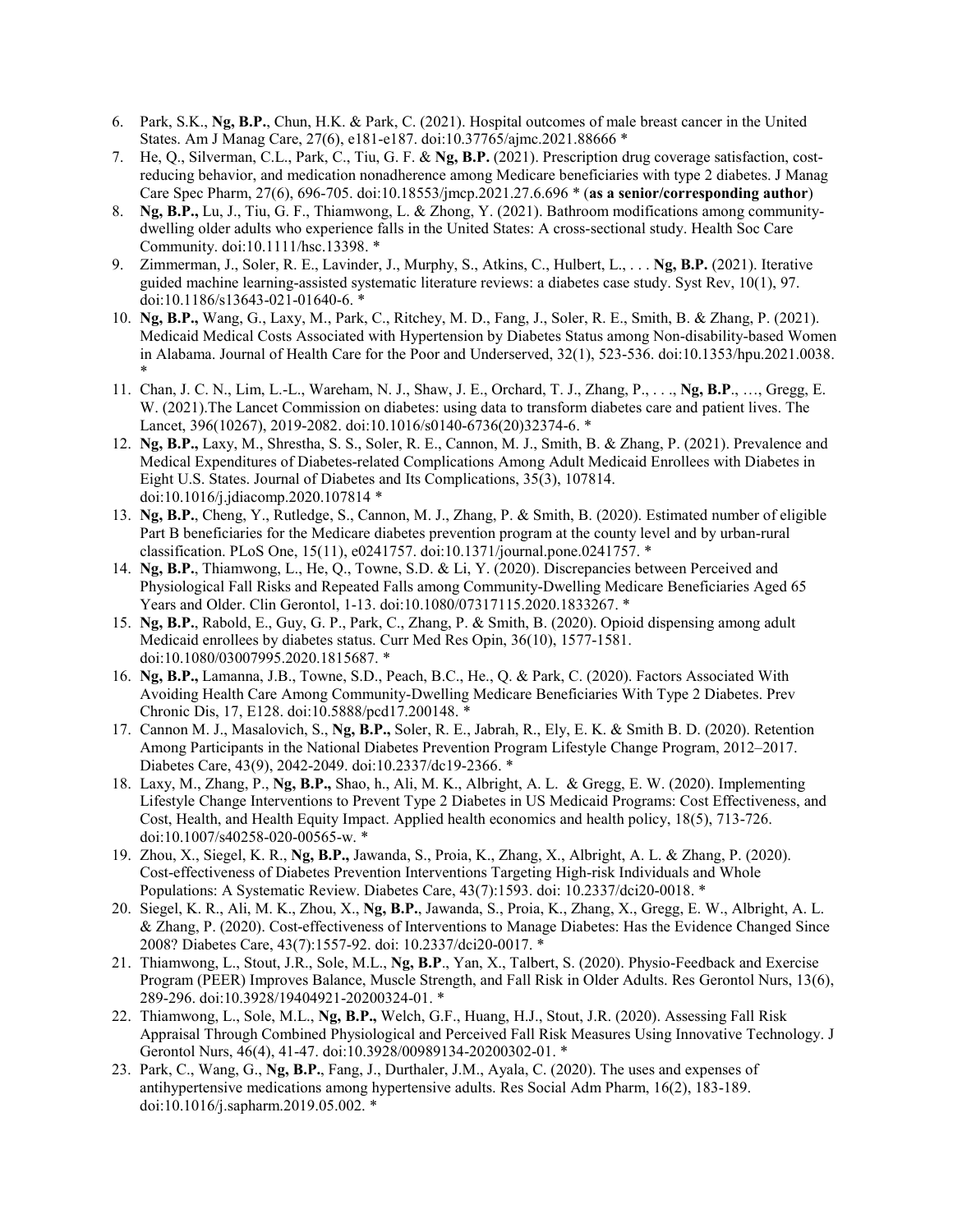- 24. Thiamwong, L., Huang, H.J., **Ng, B.P.**, Yan, X,, Sole, M.L., Stout, J.R., Talbert, S. (2020). Shifting Maladaptive Fall Risk Appraisal in Older Adults through an in-Home Physio-fEedback and Exercise pRogram (PEER): A Pilot Study. Clin Gerontol, 43(4), 378-390. doi:10.1080/07317115.2019.1692120. \*
- 25. **Ng, B.P**., Shrestha, S. S., Lanza, A., Smith, B., & Zhang, P. (2018). Medical expenditures associated with diabetes among adult Medicaid enrollees in eight states. Prev Chronic Dis, 15, E116. doi:10.5888/pcd15.180148. \*
- 26. **Ng, B.P**., Jensen, G. A., & Fritz, H. (2017). Effects of Medicare coverage of a "Welcome-to-Medicare" visit on use of preventive services among new Medicare enrollees. J Aging Res, 2074810. doi:10.1155/2017/2074810. \*
- 27. **Ng, B.P**., & Jensen, G. A. (2016). Health shocks and initiation of use of preventive services among older adults. J Appl Gerontol, 37(7), 856-880. doi:10.1177/0733464816657474. \*

## *OTHER PUBLICATION:*

**Ng, B. P.**, Rutledge, S. & ICF (2020). Using County-level Data to Increase Access to and Enrollment in the Medicare Diabetes Prevention Program. Centers for Disease Control and Prevention. CDC Official Website. <https://www.cdc.gov/diabetes/programs/stateandlocal/resources/increasing-coverage.html> [https://nationaldppcsc.cdc.gov/s/article/Using-County-Level-Data-to-Increase-Access-to-and-Enrollment-in](https://nationaldppcsc.cdc.gov/s/article/Using-County-Level-Data-to-Increase-Access-to-and-Enrollment-in-the-Medicare-Diabetes-Prevention-Program-Webinar)[the-Medicare-Diabetes-Prevention-Program-Webinar](https://nationaldppcsc.cdc.gov/s/article/Using-County-Level-Data-to-Increase-Access-to-and-Enrollment-in-the-Medicare-Diabetes-Prevention-Program-Webinar)

#### *ABSTRACTS***:** (\* Data-based, # Refereed)

- 1. **Ng, B.P.,** Park, C. (2021). Medication Non-adherence and Health Literacy Among Medicare Beneficiaries with Type 2 Diabetes. \*# [https://www.valueinhealthjournal.com/article/S1098-3015\(21\)00644-6/fulltext](https://www.valueinhealthjournal.com/article/S1098-3015(21)00644-6/fulltext)
- 2. **Ng, B.P.,** Towne S. D. Jr., LaManna, J., Kim, K. (2021). Comprehension of Medicare Program and Participation of Diabetes Self-Management Training among Medicare Beneficiaries with Diabetes. \*# [https://diabetes.diabetesjournals.org/content/70/Supplement\\_1/482-P](https://diabetes.diabetesjournals.org/content/70/Supplement_1/482-P)
- 3. **Ng, B.P.,** Towne S.D. Jr., Lamanna J.B., Peach B.C., Park C. (2020). Health Care Avoidance and Diabetes-Related Care among Medicare Beneficiaries with Type 2 Diabetes. \*# [https://diabetes.diabetesjournals.org/content/69/Supplement\\_1/1228-P](https://diabetes.diabetesjournals.org/content/69/Supplement_1/1228-P)
- 4. **Ng, B.P.,** Kim, K., LaManna, J., Tiu G.F., Li, Y. (2020). Food Insecurity, Participation of Diabetes Selfmanagement Education and Support, and Physical Activity Among Medicare Beneficiaries with Type 2 Diabetes. \*# [https://www.valueinhealthjournal.com/article/S1098-3015\(20\)30215-1/fulltext#relatedArticles](https://www.valueinhealthjournal.com/article/S1098-3015(20)30215-1/fulltext#relatedArticles)
- 5. **Ng, B.P.**, Peach B.C., Park C., Towne S.D., Lamanna J.B. (2019). Factors Associated with Health-Care Avoidance among Medicare Beneficiaries Aged 65 Years and Over with Reported Type 2 Diabetes. 2019;68 (Supplement 1). \*# [https://diabetes.diabetesjournals.org/content/68/Supplement\\_1/1237-P](https://diabetes.diabetesjournals.org/content/68/Supplement_1/1237-P)
- 6. **Ng, B.P.,** Thiamwong, L., Dool, M. (2019). Characteristics of Combined Physiological Fall Risk and Perceived Fall Risk Assessments in Community-Dwelling Medicare Beneficiaries Aged 65 Years and Older. \*# <https://academyhealth.confex.com/academyhealth/2019arm/meetingapp.cgi/Paper/30494>
- 7. **Ng, B.P**., Shrestha, S., Soler, R., Smith, B., & Zhang, P. (2018). Excess medical expenditures associated with diabetes-related complications among adult Medicaid enrollees in eight U.S. states. *Diabetes, 67*(Supplement 1). \*# [https://diabetes.diabetesjournals.org/content/67/Supplement\\_1/1277-P](https://diabetes.diabetesjournals.org/content/67/Supplement_1/1277-P)

| Date           | Role          | <b>Title</b>            | Agency      | Type       | Amount        |
|----------------|---------------|-------------------------|-------------|------------|---------------|
| 2019/2020/2021 | <sub>PI</sub> | Using translation       | Centers for | Extramural | \$34,816      |
|                |               | research, data analysis | Disease     |            | Funded (2019) |
|                |               | and epidemiology to     | Control and |            |               |
|                |               | assess DPRP, CMS        | Prevention  |            | \$45,296      |
|                |               | Medicare and Medicaid   |             |            | Funded (2020) |
|                |               | data for diabetes       |             |            |               |
|                |               | prevention and          |             |            | \$43,518      |
|                |               | management              |             |            | Funded (2021) |

## **RESEARCH and GRANTS**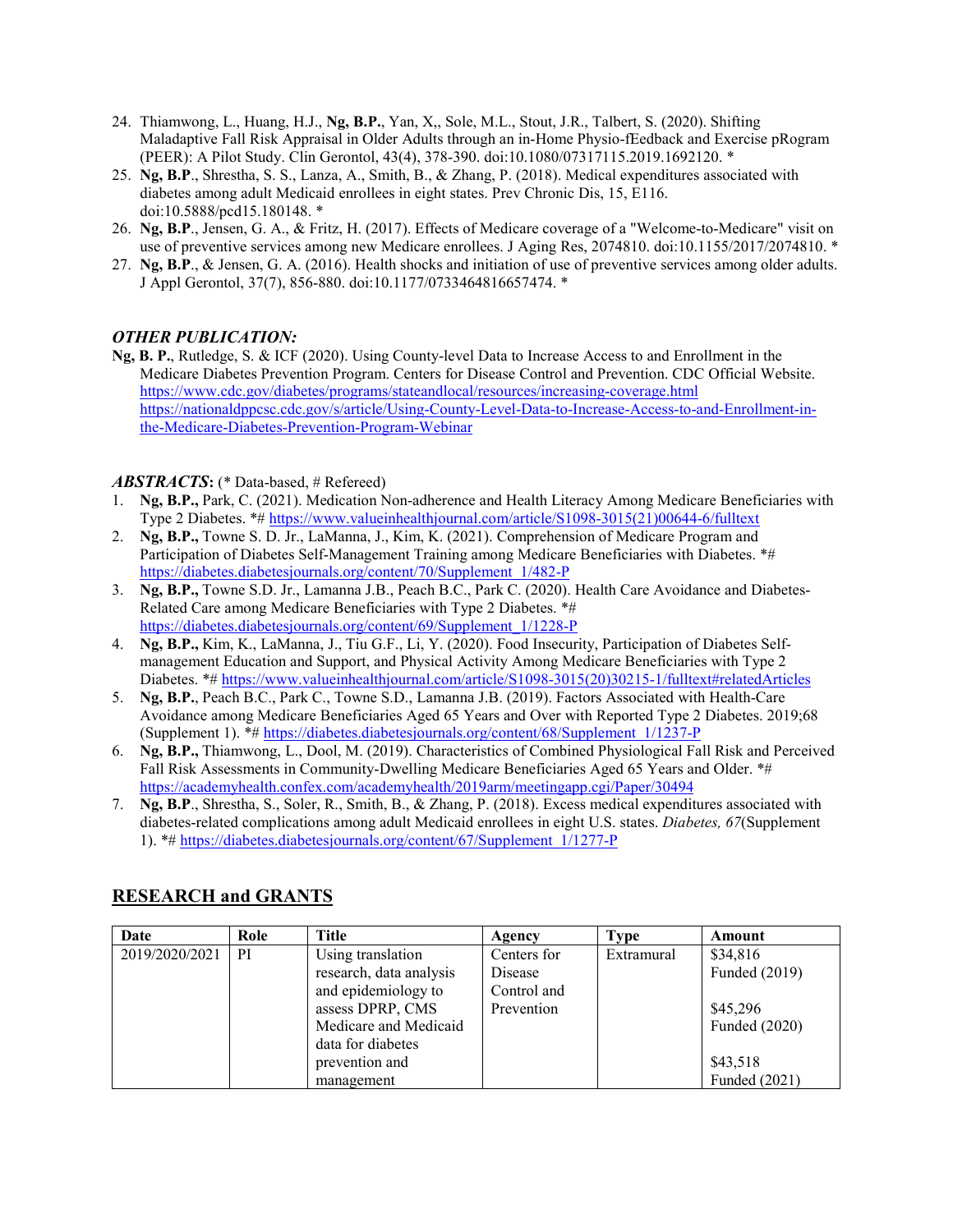| 2021 | $Co-I$  | 3D printers for<br>healthcare procedural<br>training and education                                                                                                                                                                                 | Genius Grant                                                                             | Intramural | \$10,010<br>Funded |
|------|---------|----------------------------------------------------------------------------------------------------------------------------------------------------------------------------------------------------------------------------------------------------|------------------------------------------------------------------------------------------|------------|--------------------|
| 2020 | Advisor | <b>Safe Transitions:</b><br>Longitudinal<br>Examination of<br>Domestic Violence<br><b>Transitional Housing</b><br>Models on Survivor<br>Outcomes<br>(collaboration with the<br><b>UCF Violence Against</b><br>Women Research<br>Cluster's members) | U.S.<br>Department of<br>Justice                                                         | Extramural | \$3,732<br>Funded  |
| 2019 | PI      | Examine the<br>characteristics, health<br>and economic burdens of<br>perceived fall risk and<br>physiological fall risk<br>assessments among<br>racial/ethnic older US<br>adults                                                                   | Learning<br>Institute for<br>Elders at the<br>University of<br>Central Florida<br>(LIFE) | Intramural | \$3,780<br>Funded  |
| 2019 | $Co-I$  | Organizational<br>Characteristics<br>Associated with High<br>and Low Compliance<br>with the Centers for<br>Medicare and Medicaid<br>Services' Sepsis Core<br>Measure                                                                               | <b>Florida Nurses</b><br>Foundation                                                      | Extramural | \$500<br>Funded    |
| 2018 | $Co-I$  | Organizational<br>Characteristics<br>Associated with High<br>and Low Performance on<br>the Centers for Medicare<br>and Medicaid Services'<br>Sepsis Core Measure                                                                                   | Theta Epsilon<br>chapter of<br>Sigma Theta<br>Tau<br>International                       | Extramural | \$1,000<br>Funded  |

# **PRESENTATIONS—NATIONAL/INTERNATIONAL**

| Date | <b>Type</b> | <b>Title/Authors</b>                                                                                                                   | <b>Conference Title,</b><br>City/State                                                                             | Refereed/<br><b>Invited</b> |
|------|-------------|----------------------------------------------------------------------------------------------------------------------------------------|--------------------------------------------------------------------------------------------------------------------|-----------------------------|
| 2021 | Poster      | The role of media sources for health<br>information on COVID-19 testing among<br>Medicare beneficiaries. Ng B.P., Peach<br>B., Park C. | AcademyHealth, 38th<br>Annual Research<br>Meeting, Virtual                                                         | Refereed                    |
| 2021 | Poster      | Medication Non-adherence and Health<br>Literacy Among Medicare Beneficiaries<br>with Type 2 Diabetes. Ng B.P., Park C.                 | International Society for<br>Pharmacoeconomics and<br>Outcomes Research<br>(ISPOR) Annual Meeting<br>2021, Virtual | Refereed                    |
| 2021 | Poster      | Comprehension of Medicare Program and<br>Participation of Diabetes Self-<br>Management Training among Medicare                         | American Diabetes<br>Association, 81st                                                                             | Refereed                    |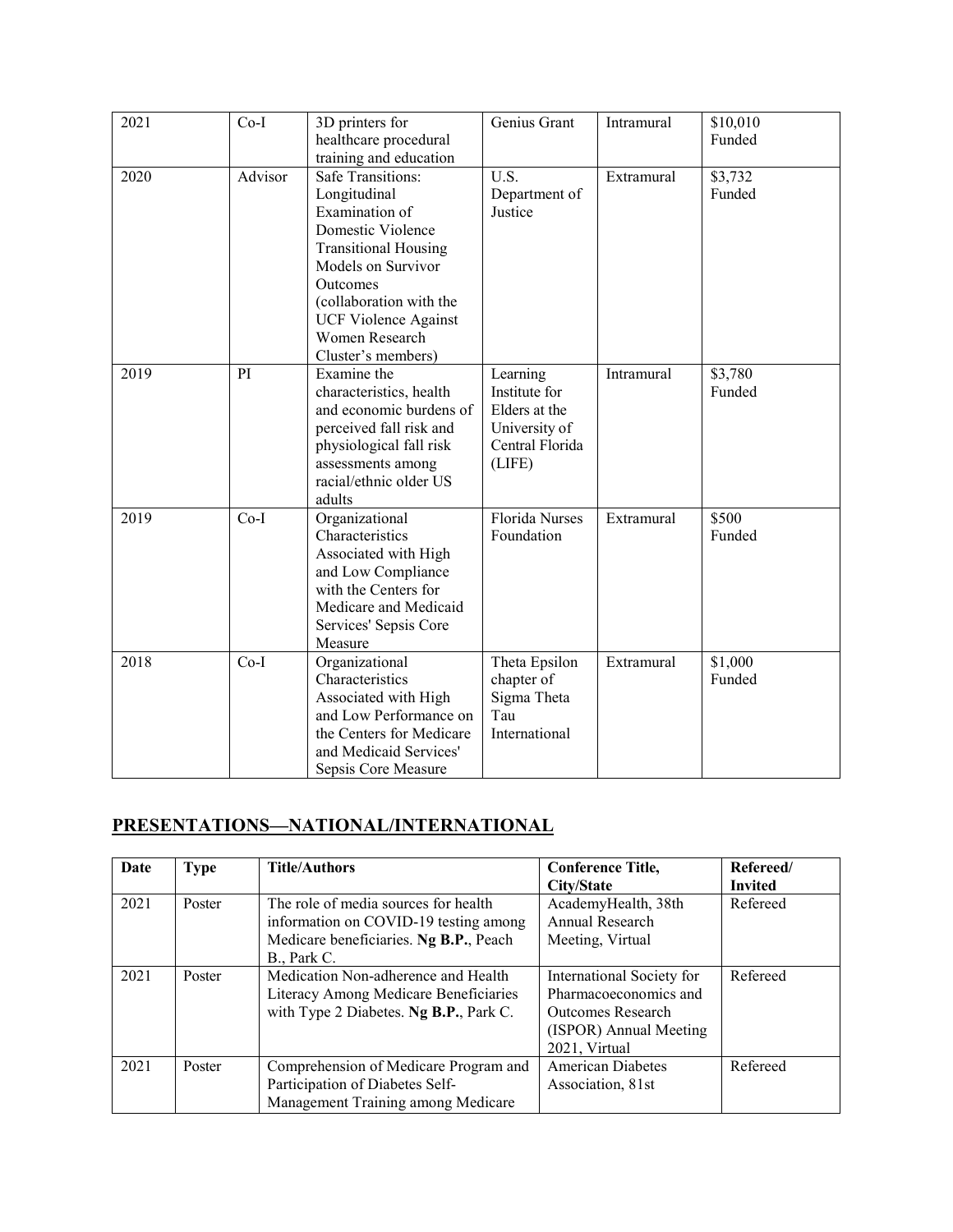|      |                                   | Beneficiaries with Diabetes. Ng B.P.,<br>Towne S. D. Jr., LaManna J., & Kim K.                                                                                                                                                               | Scientific Sessions,<br>Virtual                                                                                            |          |
|------|-----------------------------------|----------------------------------------------------------------------------------------------------------------------------------------------------------------------------------------------------------------------------------------------|----------------------------------------------------------------------------------------------------------------------------|----------|
| 2021 | Poster                            | Attrition Rates among Participants in the<br>National Diabetes Prevention Program:<br>Variation by Organization Type, State,<br>and Region. Zhang X., Cannon M. J., Ng<br><b>B.P.</b> , Ely E.                                               | <b>American Diabetes</b><br>Association, 81st<br>Scientific Sessions,<br>Virtual                                           | Refereed |
| 2021 | Poster                            | The Relationship between Education<br>Attainment and Attrition Rates among<br>Participants in the National Diabetes<br>Prevention Program. Zhang X., Cannon<br>M. J., Ng B.P., Ely E.                                                        | <b>American Diabetes</b><br>Association, 81st<br>Scientific Sessions,<br>Virtual                                           | Refereed |
| 2021 | Oral                              | Cost-related Medication Nonadherence<br>among Medicare Beneficiaries with<br>Cardiovascular Disease Risk Factors: The<br>Role of Comprehension of the Medicare<br>Program and Its Prescription Drug<br>Benefit. Park, C., Chang, A., Ng B.P. | Refereed<br><b>Association for Marketing</b><br>and Health Care Research<br>Conference, 40th Annual<br>Conference, Virtual |          |
| 2020 | Podium                            | Organizational Factors Associated with<br>Sepsis Bundle Compliance: A<br>Nationwide Study. Peach B., Ng B.P.                                                                                                                                 | AcademyHealth, 37th<br>Annual Research<br>Meeting, Virtual                                                                 | Refereed |
| 2020 | Poster                            | Health Care Avoidance and Diabetes-<br>Related Care among Medicare<br>Beneficiaries with Type 2 Diabetes. Ng<br>B.P., LaManna J, Towne S. D. Jr, Peach<br>B., Park C.                                                                        | <b>American Diabetes</b><br>Association, 80th<br>Scientific Sessions,<br>Virtual                                           | Refereed |
| 2020 | Podium                            | Food Insecurity, Participation of Diabetes<br>Self-management Education and Support,<br>and Physical Activity Among Medicare<br>Beneficiaries with Type 2 Diabetes. Ng<br>B.P., Kim K., LaManna J, Tiu GF, Li Y.                             | International Society for<br>Pharmacoeconomics and<br><b>Outcomes Research</b><br>(ISPOR) Annual Meeting<br>2020, Virtual  | Refereed |
| 2020 | Poster                            | Factors Associated with Medication Non-<br>adherence Among Medicare Beneficiaries<br>with Type 2 Diabetes. He Q, Tiu G. F.,<br>Ng B.P.                                                                                                       | International Society for<br>Pharmacoeconomics and<br><b>Outcomes Research</b><br>(ISPOR) Annual Meeting<br>2020, Virtual  | Refereed |
| 2020 | Poster                            | Hospital Utilization and Costs of Male<br>Breast Cancer Patients in The United<br>States: An Analysis of Nationwide<br>Inpatient Sample. Park S. K., Ng B.P.,<br>Chun H. K., Park C.                                                         | International Society for<br>Pharmacoeconomics and<br><b>Outcomes Research</b><br>(ISPOR) Annual Meeting<br>2020, Virtual  | Refereed |
| 2019 | Poster                            | Characteristics of maladaptive fall risk<br>appraisal among older adults aged 60<br>years and older. Thiamwong L., Ng B.P.                                                                                                                   | The Gerontological<br>Society of America's 71st<br>Annual Scientific<br>Meeting, Austin, T                                 | Refereed |
| 2019 | Moderated<br>Poster<br>Discussion | Factors Associated with Health-Care<br>Avoidance among Medicare Beneficiaries<br>Aged 65 Years and Over with Reported<br>Type 2 Diabetes. Ng B.P., Peach B., Park<br>C, Towne S. D. Jr, LaManna J.                                           | <b>American Diabetes</b><br>Association, 79 <sup>th</sup><br>Scientific Sessions, San<br>Francisco, CA                     | Refereed |
| 2019 | Poster                            | Characteristics of Combined<br>Physiological Fall Risk and Perceived<br>Fall Risk Assessments in Community-<br>Dwelling Medicare Beneficiaries Aged                                                                                          | AcademyHealth, 36 <sup>th</sup><br>Annual Research<br>Meeting, Washington D.C                                              | Refereed |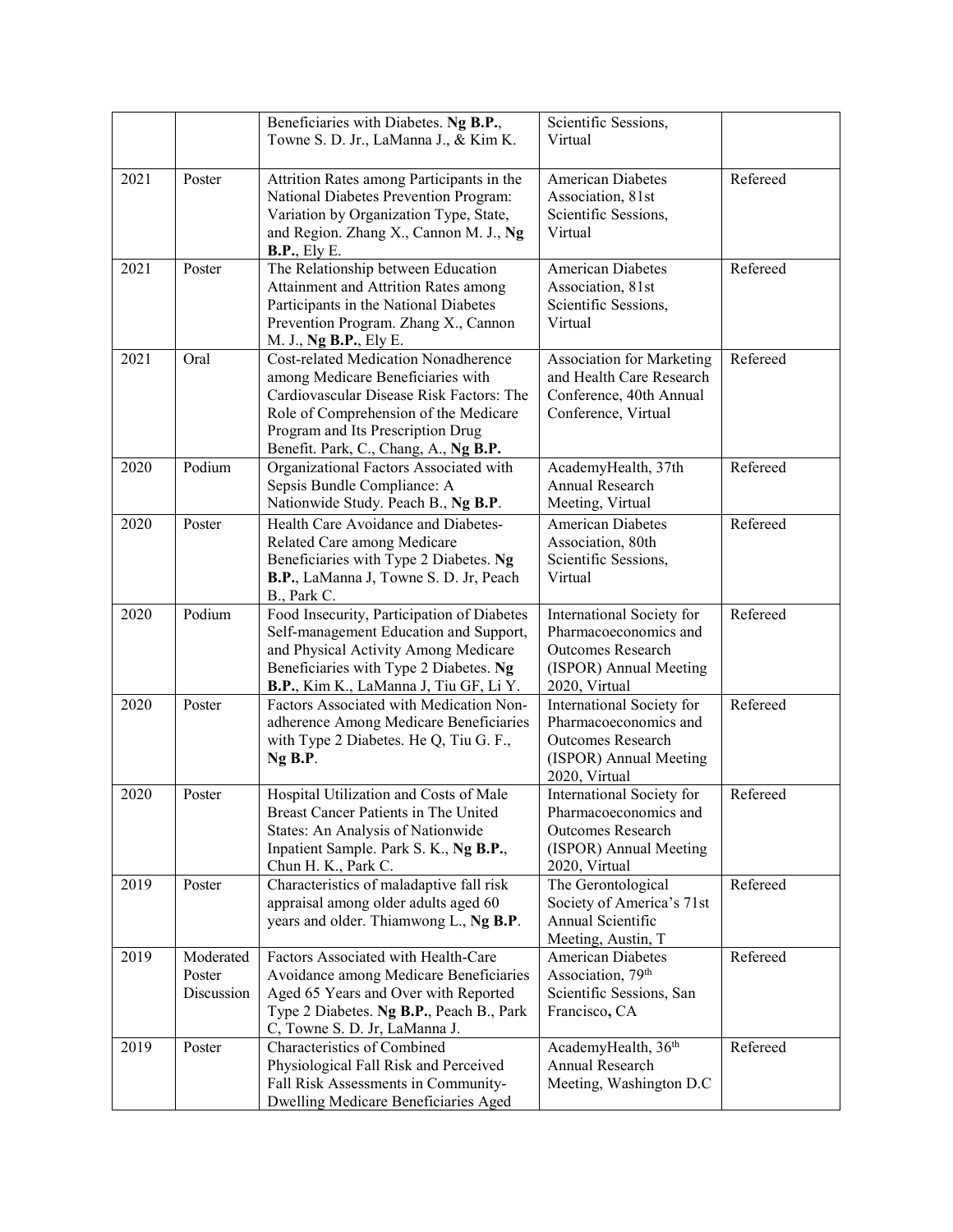|      |                                   | 65 Years and Older, Ng B.P., Thiamwong<br>L., Dool M.                                                                                                                                                           |                                                                                                                                   |          |
|------|-----------------------------------|-----------------------------------------------------------------------------------------------------------------------------------------------------------------------------------------------------------------|-----------------------------------------------------------------------------------------------------------------------------------|----------|
| 2019 | Poster                            | Factors Associated with avoiding<br>Healthcare among Adults with<br>Hypertension: An Analysis of the 2015<br>Medicare Current Beneficiary Survey.<br>Park C., Ng B.P., Briesacher B. A.                         | International Society for<br>Pharmacoeconomics and<br><b>Outcomes Research</b><br>(ISPOR) Annual Meeting<br>2019, New Orleans, LA | Refereed |
| 2018 | Poster                            | Medical Expenditures Associated With<br>Diabetes Among Adult Medicaid<br>Enrollees in Eight States. Ng, B.P.,<br>Shrestha, S. S., Lanza, A., Smith, B., &<br>Zhang, P.                                          | AcademyHealth, 35 <sup>th</sup><br>Annual Research<br>Meeting, Seattle, WA                                                        | Refereed |
| 2018 | Poster                            | The impact of insurance status on quality<br>of diabetes care in the United States.<br>Laxy, M., Zhang, P., Ng, B.P., Shao, H.,<br>Ali, M. K., & Gregg, E. W.                                                   | AcademyHealth, 35 <sup>th</sup><br>Annual Research<br>Meeting, Seattle, WA                                                        | Refereed |
| 2018 | Poster                            | Health Benefits and Cost Impact of<br>Paying for Type 2 Diabetes Prevention<br>Lifestyle Programs in Medicaid<br>Beneficiaries. Laxy, M., Zhang, P., Ng,<br>B.P., Shao, H., Ali, M. K., & Gregg, E.<br>W.       | AcademyHealth, 35 <sup>th</sup><br>Annual Research<br>Meeting, Seattle, WA                                                        | Refereed |
| 2018 | Podium                            | Cost-Effectiveness of Structured Lifestyle<br>Programs for Diabetes Prevention in the<br>Medicaid Population. Laxy, M., Zhang,<br>P., Shao, H., Ng, B.P., Ali, M. K., &<br>Gregg, E. W.                         | <b>American Diabetes</b><br>Association, 78 <sup>th</sup><br>Scientific Sessions,<br>Orlando, FL                                  | Refereed |
| 2018 | Poster                            | <b>Excess Medical Expenditures Associated</b><br>with<br>Diabetes-Related Complications among<br>Adult Medicaid Enrollees in Eight U.S.<br>States. Ng, B.P., Shrestha, S., Soler, R.,<br>Smith, B., & Zhang, P. | <b>American Diabetes</b><br>Association, 78 <sup>th</sup><br>Scientific Sessions,<br>Orlando, FL                                  | Refereed |
| 2018 | Poster                            | Hypertension-Associated<br>Medical Expenditures by Diabetes Status<br>among Adult Female Medicaid Enrollees<br>in Alabama. Wang, G., Ng, B.P., Park,<br>C., Fang, J., Ritchey, M., Soler, R., &<br>Zhang, P.    | <b>American Diabetes</b><br>Association, 78 <sup>th</sup><br>Scientific Sessions,<br>Orlando, FL                                  | Refereed |
| 2018 | Moderated<br>Poster<br>Discussion | Cost-Effectiveness of Interventions to<br>Prevent and Manage Diabetes-A<br>Systematic Review and Update. Siegel,<br>K. R., Zhou, X., Ng, B.P., Jawanda, S.,<br>Proia, K., Zhang, X., & Zhang, P.                | <b>American Diabetes</b><br>Association, 78 <sup>th</sup><br>Scientific Sessions,<br>Orlando, FL                                  | Refereed |

# **PRESENTATIONS—LOCAL/REGIONAL/STATE**

| Date | Type   | <b>Title/Authors</b>                   | <b>Conference Title,</b> | Refereed/      |
|------|--------|----------------------------------------|--------------------------|----------------|
|      |        |                                        | City/State               | <b>Invited</b> |
| 2020 | Podium | Organizational Factors Associated With | Sigma Theta Tau          | Refereed       |
|      |        | SEP-1 Sepsis Measure Compliance.       | Theta Epsilon Chapter    |                |
|      |        | Peach, B.C., $Ng$ , B.P.               | $28th$ , Orlando, FL     |                |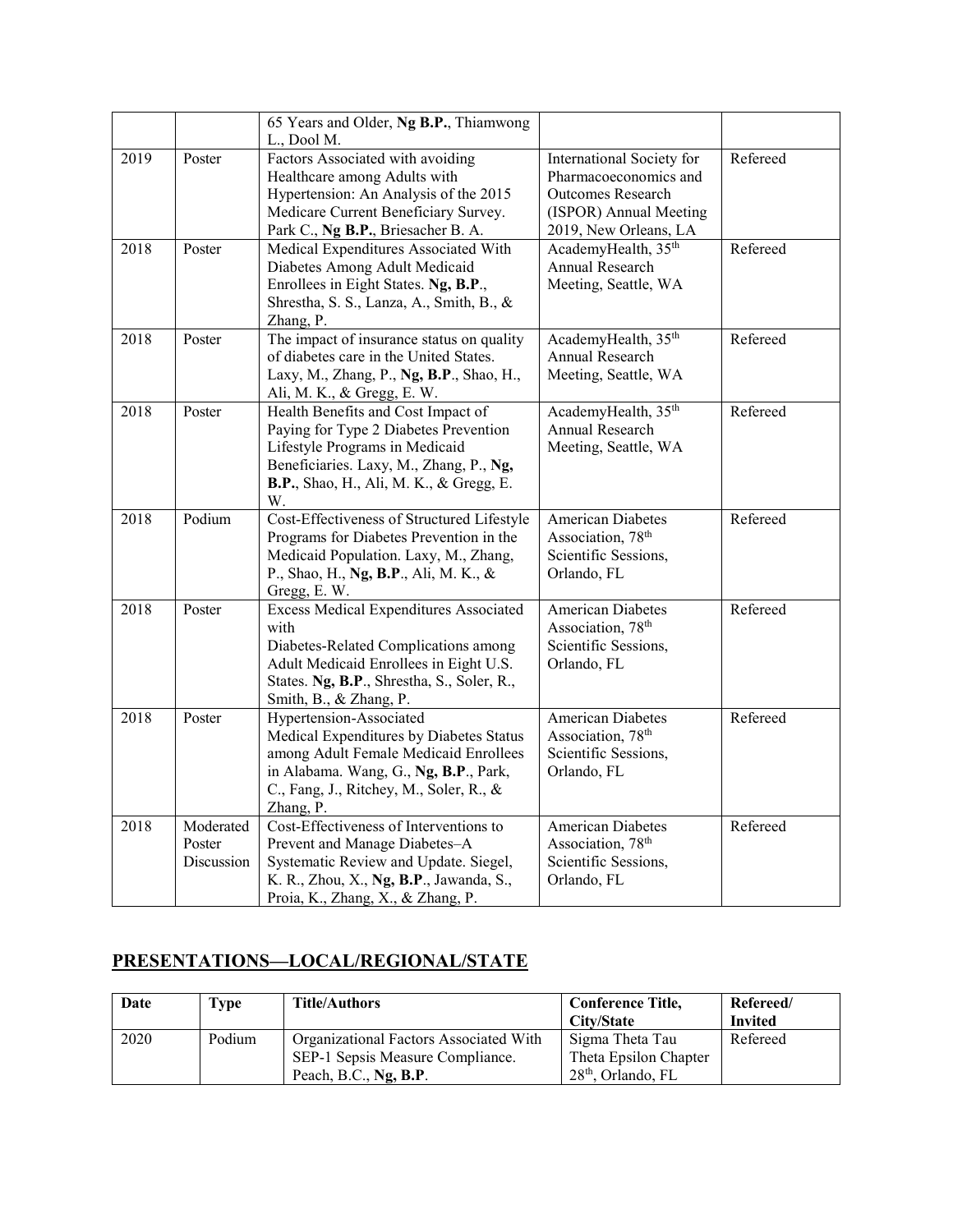| 2020 | Poster     | Patient Attitudes, Experiences toward    | <b>UCF Student Union-</b> | Refereed |
|------|------------|------------------------------------------|---------------------------|----------|
|      |            | Health Care and the Frequency of Office  | Pegasus Ballroom,         |          |
|      |            | Visits among Medicare Beneficiaries      | Orlando, FL               |          |
|      |            | with Type 2 Diabetes. He, Q., Ng, B.P.   |                           |          |
| 2019 | Poster     | Does a Level of Activity of Daily Living | SNRS 33rd Annual          | Refereed |
|      | Discussion | Predict Repeated Falls among             | Conference, Orlando,      |          |
|      |            | Community-Dwelling Medicare              | FL                        |          |
|      |            | Beneficiaries Aged 65 Years and Older?   |                           |          |
|      |            | Ng, B.P., Thiamwong, L., Herr, L M.      |                           |          |

## **HONORS/AWARDS**

| Date       | Award                                         | <b>Organization/Group</b>                  |
|------------|-----------------------------------------------|--------------------------------------------|
| 2020       | Recognized for my contributions to the CDC    | Centers for Disease Control and Prevention |
|            | Division of Diabetes Translation, Translation |                                            |
|            | Health Education and Evaluation Branch,       |                                            |
|            | Synthesis Translation and Applied Research    |                                            |
|            | Team (Public Service Recognition Week-        |                                            |
|            | Public Service Star Award)                    |                                            |
| 2014       | Recognized and nominated for Ford Motor       | Ford Motor Company                         |
|            | Company China Ambassador Award                |                                            |
| 2000-2014  | Seven-time recipient of Ford Motor Company    | Ford Motor Company                         |
|            | Recognition Award Program for proactive and   |                                            |
|            | outstanding performances                      |                                            |
| 2006, 2010 | Graduate-Professional Scholarship             | Wayne State University                     |

# **PROFESSIONAL & UNIVERSITY ACTIVITIES**

## *PROFESSIONAL ORGANIZATIONS*

| Date         | Organization                                             | Role             |
|--------------|----------------------------------------------------------|------------------|
| 2018-2019    | Southern Nursing Research Society                        | Member           |
| 2018-Present | <b>American Diabetes Association</b>                     | Member           |
| 2020-Present | International Society for Pharmacoeconomics and Outcomes | Member           |
|              | Research                                                 |                  |
| 2019-2021    | Academy Health                                           | Member           |
| 2021-Present | Academy Health: Health Economics Interest Group Advisory | Committee Member |
|              | Committee                                                |                  |

# *PUBLICATION EDITORIAL BOARDS AND REVIEW:*

| Date            | <b>Journal or Publisher</b>             | Role     |
|-----------------|-----------------------------------------|----------|
| 2017-Present    | American Journal of Preventive Medicine | Reviewer |
| 2019-Present    | Diabetes Research and Clinical Practice | Reviewer |
| 2020-present    | Clinical Gerontologist                  | Reviewer |
| 2020-present    | The Lancet Public Health                | Reviewer |
| 2020-present    | Diabetologia                            | Reviewer |
| 2020-present    | Archives of Gerontology and Geriatrics  | Reviewer |
| 2020-present    | Health Education & Behavior             | Reviewer |
| $2021$ -present | JAMA Network Open                       | Reviewer |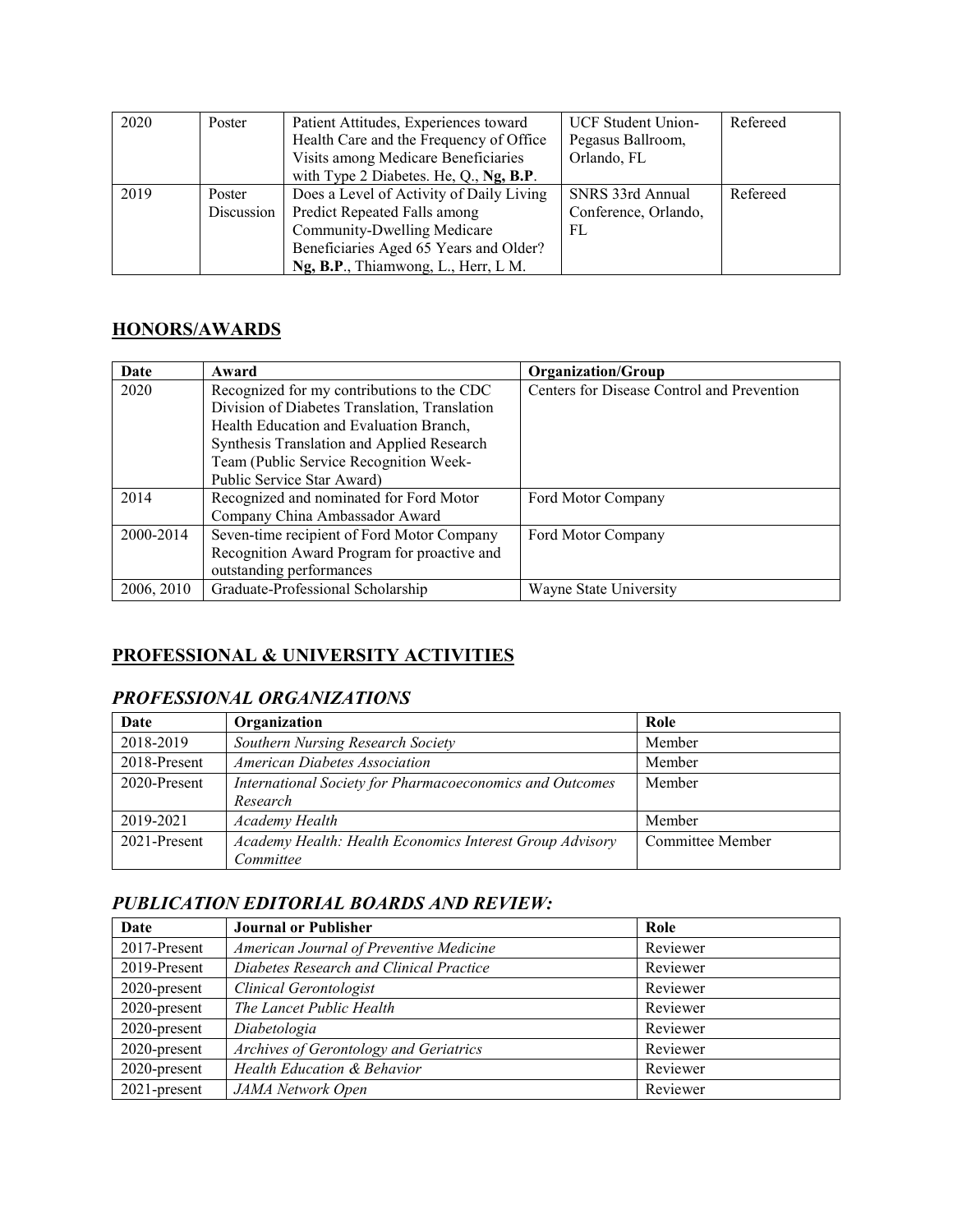| Date | <b>Journal or Publisher</b>                                                                                 | Role                                                  |
|------|-------------------------------------------------------------------------------------------------------------|-------------------------------------------------------|
| 2020 | ISPOR Asia Pacific 2020                                                                                     | <b>Abstract/Research Reviewer</b><br>(9 abstracts)    |
| 2020 | <b>ISPOR Europe 2020</b>                                                                                    | <b>Abstract/Research Reviewer</b><br>$(20$ abstracts) |
| 2021 | <b>ISPOR 2021</b>                                                                                           | Abstract/Research Reviewer<br>$(15$ abstracts)        |
| 2021 | Academy Health 2021                                                                                         | Abstract/Research Reviewer<br>(26 abstracts)          |
| 2021 | UCF College of Medicine, Focused Inquiry & Research<br>Experience (FIRE) 12 <sup>th</sup> Annual Conference | Poster Reviewer (6 posters)                           |
| 2021 | <b>ISPOR 2021</b>                                                                                           | Research Podium<br>Presentation Award<br>Reviewer     |
| 2021 | <b>ISPOR Europe 2021</b>                                                                                    | <b>Abstract/Research Reviewer</b><br>(23 abstracts)   |

# *UNIVERSITY SERVICE:* (Cumulative)

| Date      | Level      | Committee                                                         | Role   |
|-----------|------------|-------------------------------------------------------------------|--------|
| 2021-2022 | University | DAT Search Committee                                              | Member |
| 2021-2022 | College    | Nursing Search Committee                                          | Member |
| 2020-2022 | University | Faculty and Staff Benefits                                        | Member |
| 2020-2022 | College    | Nursing Systems Instructor/Lecturer<br><b>Promotion Committee</b> | Member |
| 2020-2022 | College    | Undergraduate APG Committee                                       | Member |
| 2018-2020 | University | Budget and Administrative Committee                               | Member |
| 2018-2020 | College    | Master's/DNP Curriculum                                           | Member |
| 2019-2020 | University | DAT Search Committee                                              | Member |
| 2018-2019 | University | DAT Search Committee                                              | Member |

# *DISSERTATION / THESIS / RESEARCH PROJECT ADVISING:*

| <b>Dates</b> | <b>Student</b>  | Title                                        | Level         | Role      |
|--------------|-----------------|----------------------------------------------|---------------|-----------|
| 2019-2020    | Eugene Waterval | The Effect of Acuity-Based Nurse             | PhD           | Committee |
|              |                 | <b>Staffing on Nursing Medication Errors</b> |               | member    |
| 2021-2022    | Oscar Garcia    | A mixed methods study on levels of           | <b>Honors</b> | Committee |
|              |                 | physical activity and degree of fear of      | Undergraduate | member    |
|              |                 | falling in older adults                      | Thesis        |           |

# *COURSES TAUGHT:*

| <b>Semester</b> | Course          | <b>Course Name</b>           | <b>Enrollment</b> | Role       |
|-----------------|-----------------|------------------------------|-------------------|------------|
| Spring 2019     | <b>NUR 4837</b> | Health Care Issues, Policy & | 34                | Instructor |
|                 |                 | Economics                    |                   |            |
| Fall 2019       | <b>NUR4837</b>  | Health Care Issues, Policy & | 34                | Instructor |
|                 |                 | Economics                    |                   |            |
| Summer 2019     | <b>NUR4912</b>  | Research                     |                   | Instructor |
| Spring 2020     | <b>NUR 4837</b> | Health Care Issues, Policy & | 14                | Instructor |
|                 |                 | Economics                    |                   |            |
| Fall 2020       | <b>NUR 4837</b> | Health Care Issues, Policy & | 34                | Instructor |
|                 |                 | Economics                    |                   |            |